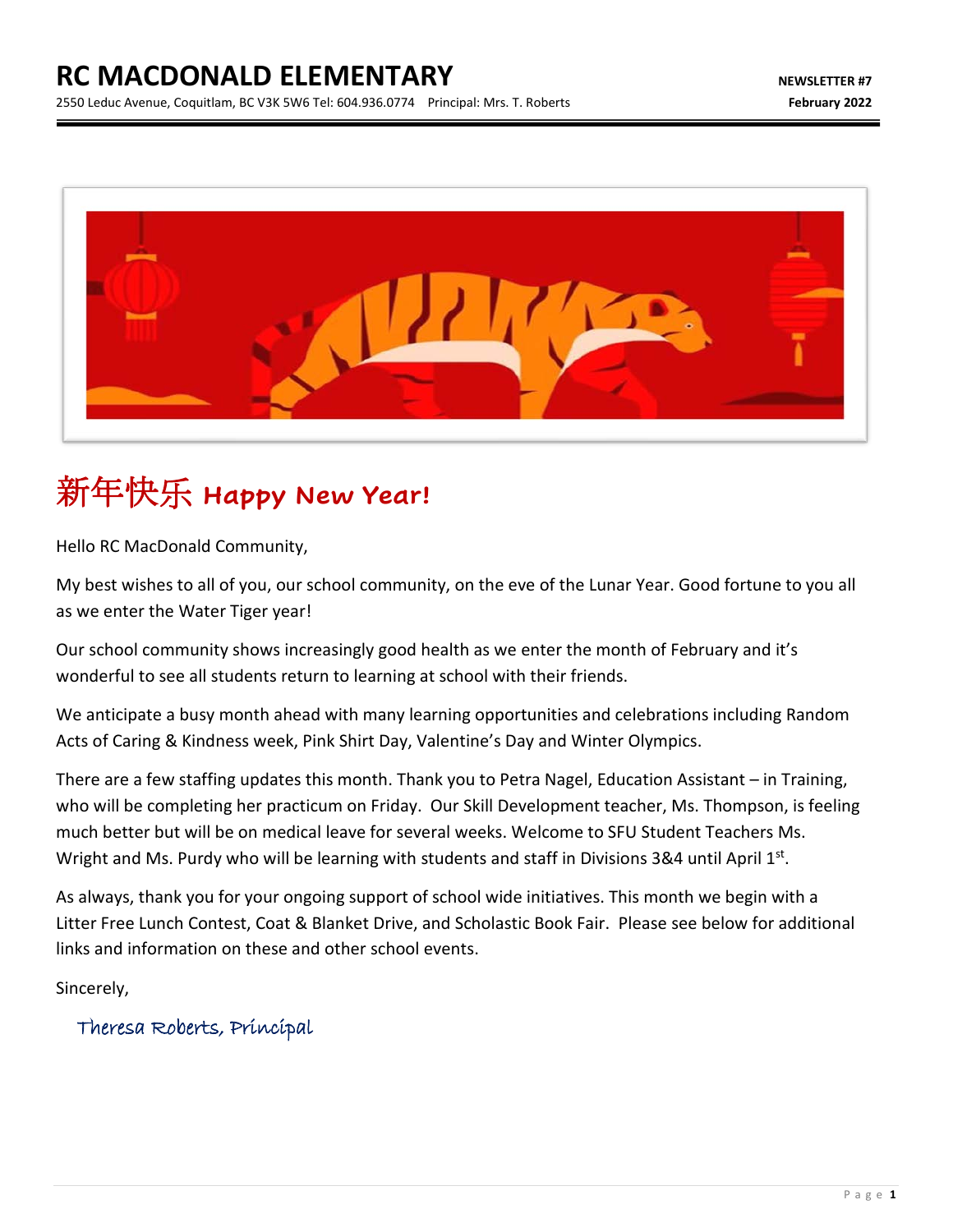

## **Meal Train & Memorial for van Whije-Bard Family**

<https://www.mealtrain.com/trains/oqwz01>

<https://www.kudoboard.com/boards/iO477qM4>



We are acccepting donations of warm clothes at the front entrance of the school daily until Feb.  $18^{th}$ . Items wil be donated to the Downtown Eastside Women's Shelter.

### **Lunches & Treat Sales**

Orde[r MunchaLunch](https://munchalunch.com/login.aspx) (Fridays)

Orde[r Lunch Lady](https://thelunchlady.ca/) (Wednesdays)

- Feb. 11 Pizza Hut
- Feb. 18 Rice Krispie Treat
- Feb. 24 Subway
- March 10 Doughnut Love

#### **Scholastic Book Fair Feb. 7-18th**

When it's time to shop, visit our school's Virtual Book Fair

site using this link: [Scholastic Book Fair Ordering](https://virtualbookfairs.scholastic.ca/pages/5173531)

## **Family Wellness Links- Kelty Mental Health webinars and resources**

[School Anxiety & Attendance Challenges-](https://keltymentalhealth.ca/school-attendance-webinars) Parent Webinar

ADHD- The Real Deal- [Parent Webinar](https://familysmart.ca/event/adhd-the-real-deal/)

[What to Say to Kids When Nothing Seems to Work -](https://familysmart.ca/event/what-to-say-to-kids-and-teens-when-nothing-seems-to-work/) Parent Webinar

## **Return It! Proceeds go to Kilometer Club**